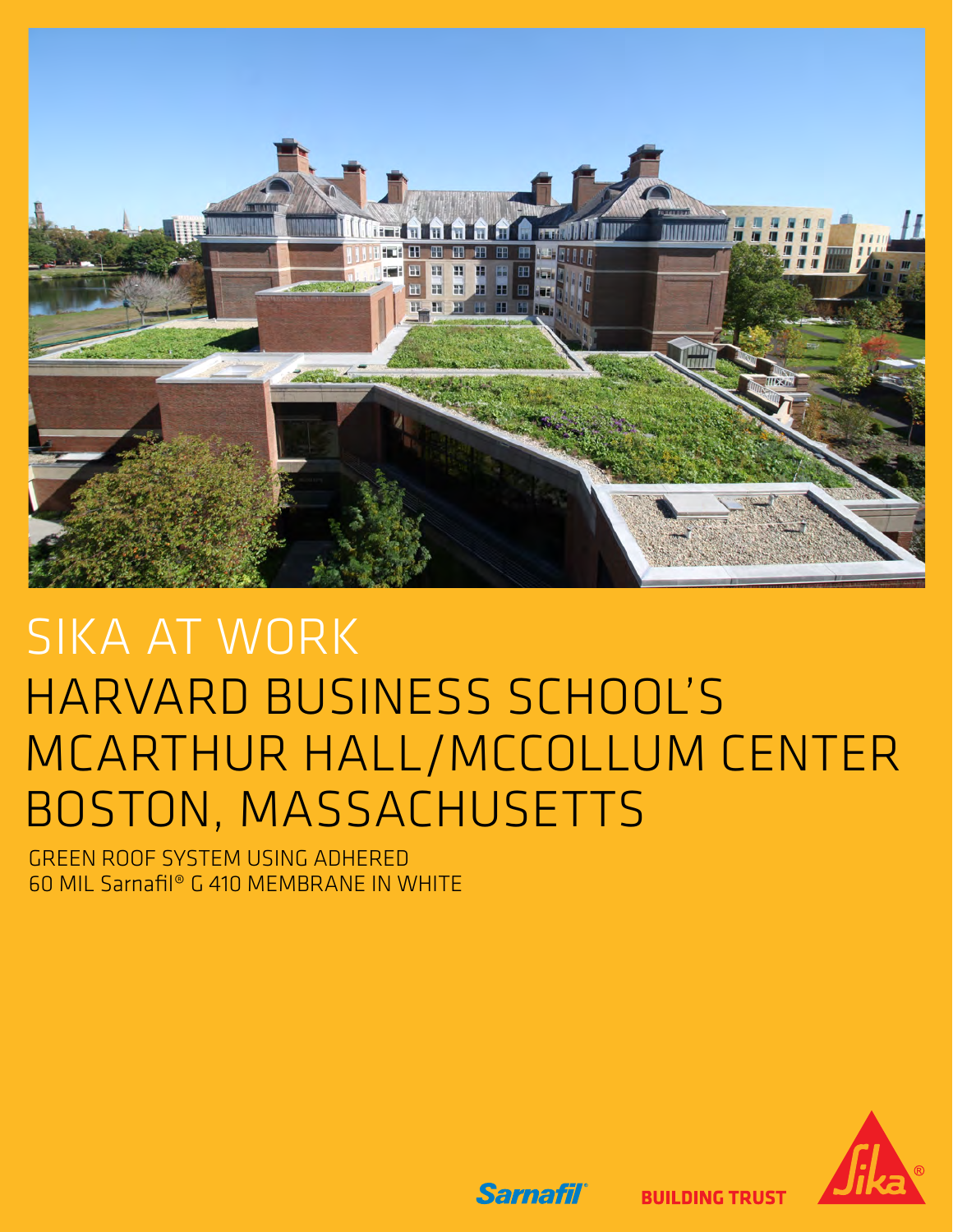# SARNAFIL ROOF YIELDS ENERGY SAVINGS, WATERPROOFING AND RADISHES

It figures that someone at Harvard Business School (HBS) would know how to get the best return on its investment when it comes to roofs. That's why HBS aimed high and replaced a small, existing green (vegetated) roof with a much larger one that would cover 11,000-square feet of a multi-tiered roof shared by McArthur Hall and the McCollum Center in Boston. This new roof keeps the buildings watertight and grows a diverse meadow including herbs and vegetables like calendula, fennel, wild carrots and radishes — of which 400 pounds of daikon radishes were harvested and served in the school's dining halls the first year. The team continues to experiment with other wild vegetable crops such as garlic, beets, watermelons and winter squash.

"The existing roof had reached the end of its life, so we saw this as a great opportunity to do something more elaborate than a typical sedum green roof," said Julia Musso, assistant manager of energy and sustainability at HBS. "The new green roof is more like a meadow with tall plants, and can be seen by three or four other buildings, which made it a great location for a green roof." She added that HBS installs green roofs because they help reach stormwater management goals, reduce the Heat Island Effect, and act as a building insulator. "Green roofs also provide a habitat for wildlife and our campus beehives, and by yielding organic produce for our dining halls, they create awareness and interest across the HBS community. It's a new and innovative way to utilize space on our campus, and we're seeing a lot of interest from students and staff to eat more locally," she remarked.

### SELECTING THE RIGHT INGREDIENTS

The first task was selecting the right materials for the new roof

membrane that would act as the waterproofing layer. It was decided to use the Sarnafil G 410 EnergySmart Roof Membrane, due to its track record and reputation. "The Sarnafil system is the best system you could possibly put down," said John Marcone, vice president and project manager at Gilbert & Becker Co., Inc., of Dorchester, Massachusetts, the roofing contractor.

"We like working with Sika Roofing because we are one of the few certified installers for any overburden on a Sarnafil membrane, and so we can offer a single-source warranty," stated Richie Harvey, design and project manager at Recover Green Roofs, LLC, of Somerville, Massachusetts. "Not only is it a high-quality membrane, but when you use the Sarnafil membrane you don't need a root barrier."

To meet structural weight restrictions and provide maximum growth potential, Recover worked with Omni Ecosystems of Chicago to become the Northeast's first certified installer of Omni's lightweight, comprehensive green roof system, making the McArthur Hall/McCollum Center project the first of its kind in the Northeast.

#### SETTING THE TABLE

The installation of the new green roof began with removal of the existing green roof, during which Recover recycled all the growing media, saved drainage components for other projects and dug up and boxed existing plants for Harvard to use for a campus-wide plant giveaway. Then the existing EPDM roof membrane was removed, and Gilbert & Becker installed a fully adhered vapor barrier to the concrete deck, followed by some tapered insulation and a cover board. After this, the Sarnafil PVC membrane was fully adhered.

# PROJECT

McArthur Hall/McCollum Center at Harvard Business School Boston, Massachusetts

OWNER Harvard Business School

GREEN ROOF CONTRACTOR Recover Green Roofs, LLC Somerville, Massachusetts

ROOFING CONTRACTOR Gilbert & Becker Co., Inc. Dorchester, Massachusetts

GENERAL CONTRACTOR Lee Kennedy Co., Inc. Quincy, Massachusetts

ROOFING SYSTEM Green Roof System using adhered 60 mil Sarnafil G 410 membrane in White

PROJECT SIZE 11,000 square feet

COMPLETED August, 2016

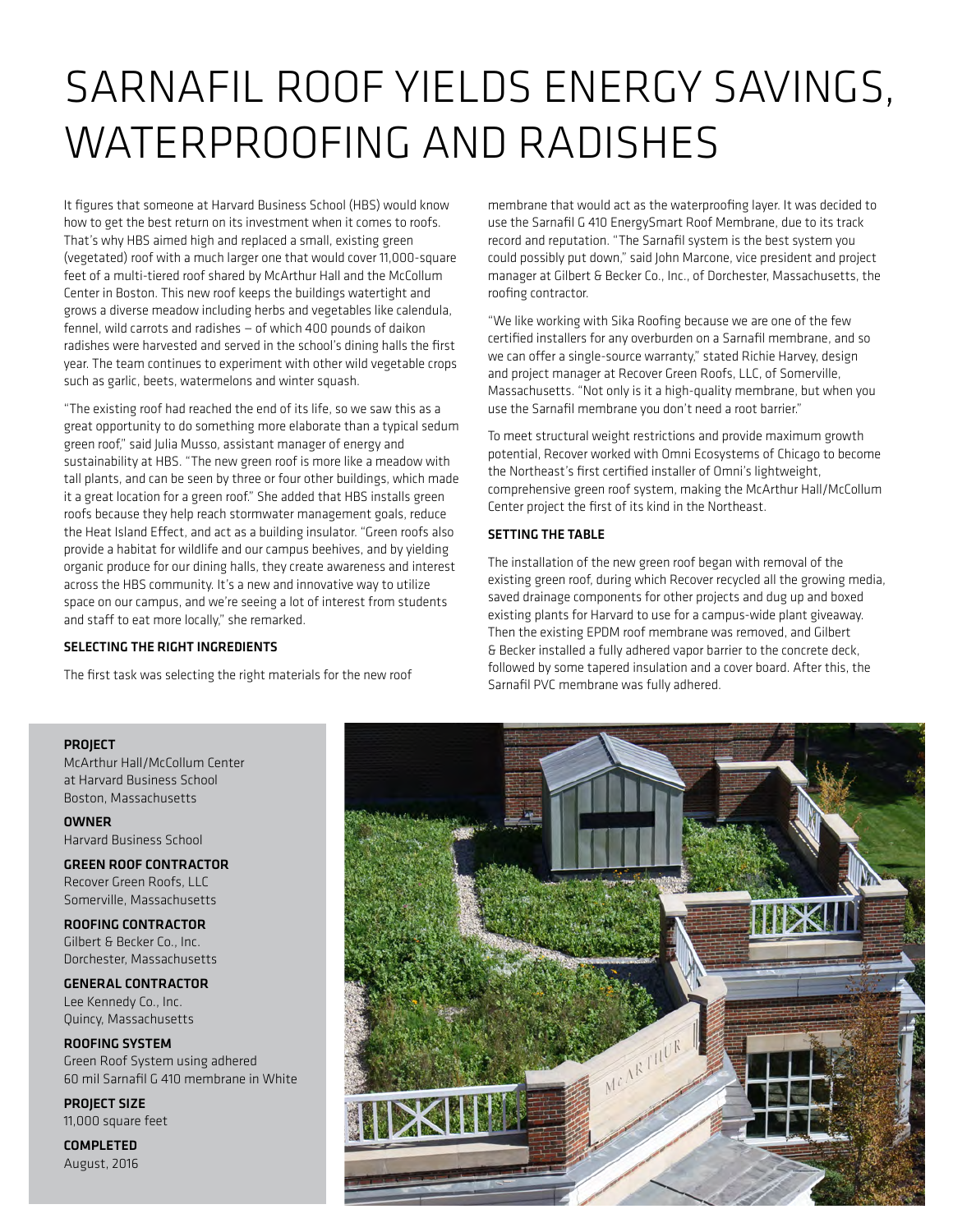

"The biggest challenge we had during the installation was the set up," Marcone stated. "We had to utilize a crane, which required moving it down busy Soldiers Field Road in Boston. We ended up working with the state police to close down the road and have a police escort help us get the crane where it needed to be."

Other challenges included the tight, six-week time frame, coordination with the mason on through-wall flashing details and the set-up of safety measures, including installing safety railings along the perimeter. Fortunately, a Sika Roofing representative was on site regularly to help with details and make sure everything was done correctly and on schedule.

"The Sika Roofing representatives were great," said Paul Leonard, project executive at Lee Kennedy Company, Inc., of Quincy, Massachusetts, the general contractor on the project. "They came out during preconstruction to meet with the team and help us identify challenges in advance. As a result, we completed the job two weeks ahead of schedule."

"We had a few situations where the roof did not have the required flashing height, but the Sika Roofing representatives came up with a way to install the flashing and still keep the warranty," added Kevin Ruby, former project manager at HBS.

#### PREPARING THE FEAST

Once the roofing membrane was in place, Recover went to work installing the green roof on top. Due to crane restrictions at the site, Recover developed a conveyance method that moved stone from a hopper to various locations on the roof. "We also designed a creative irrigation plan that would hold down the light media blend and efficiently transfer water to seeds and newly planted perennials between the different roof levels," Harvey said. Omni's ultra light soil blend of perlite and other organic materials "worked out really well," Harvey commented.

Perhaps the biggest reason for the success of the project was the teamwork between all parties – including Recover, Gilbert and Becker, HBS, Lee Kennedy and Sika Roofing.

"I can't speak highly enough about the entire team," Leonard remarked. "I was also very impressed with Recover Green Roofs. They were very knowledgeable, very accommodating and they were on schedule and on budget." It was this professionalism that earned Recover Roof first place in the Waterproofing Category of Sika Roofing's 2016 Project of the Year competition.

# ENJOYING THE BOUNTY

Today the roof is leak-free and producing lots of organic foods for Harvard students and faculty. "During its first year, the roof reaped 400 pounds of radishes," Musso stated. "We are continuing to experiment with more food plants, like garlic and winter squash, and are looking forward to harvesting more food and herbs from our green roofs."

"We hope this self-regenerating roof ecosystem causes people to pause," said Harvey. "Especially when they see 'rooftop-foraged daikon radishes' on the menu."